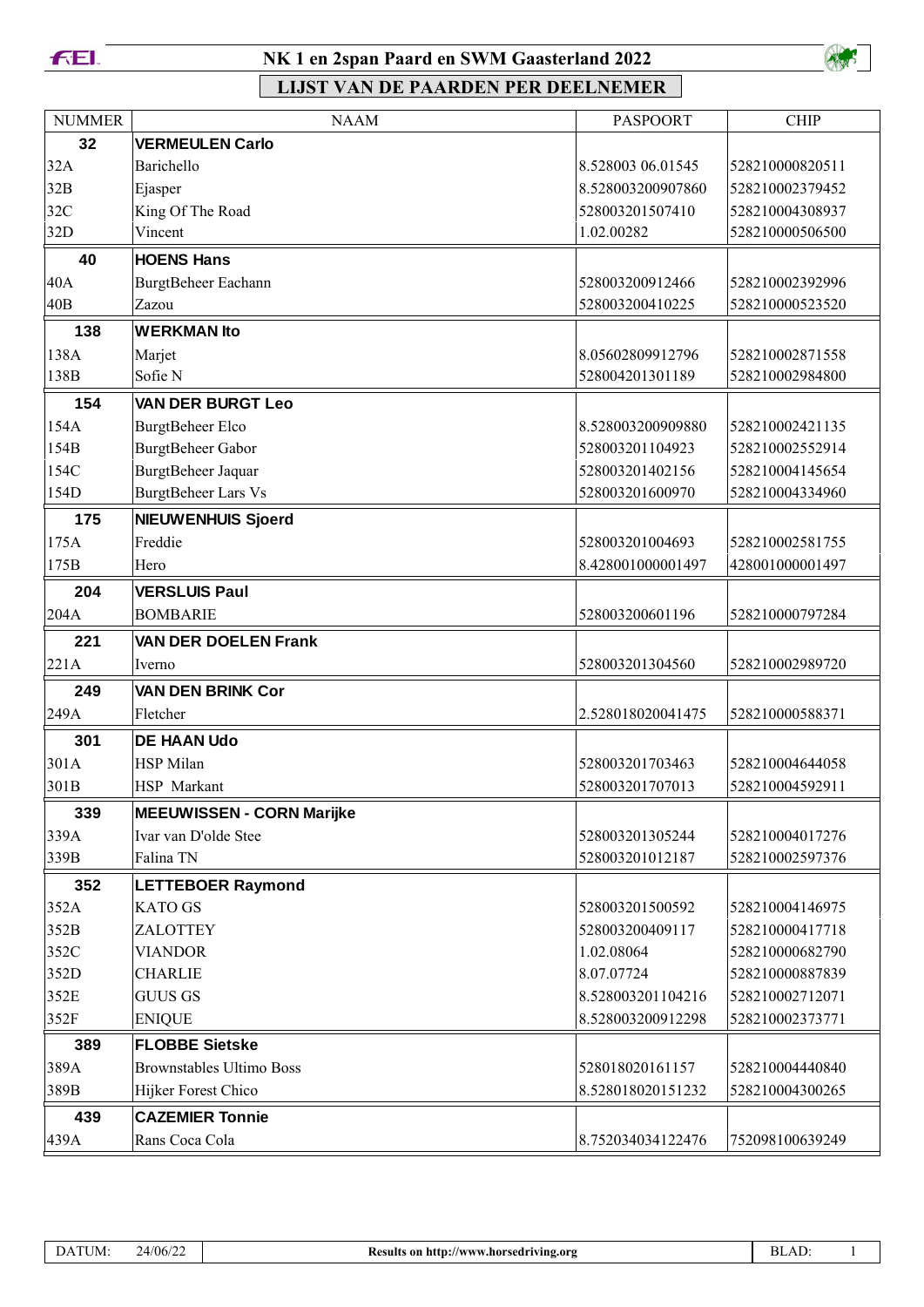**FEI.** 

### NK 1 en 2span Paard en SWM Gaasterland 2022



| <b>NUMMER</b> | <b>NAAM</b>                    | <b>PASPOORT</b>     | <b>CHIP</b>     |
|---------------|--------------------------------|---------------------|-----------------|
| 456           | <b>DIJKHOF Geert</b>           |                     |                 |
| 456A          | <b>GOIRGIO</b>                 | 528003201103590     | 528210002582754 |
| 456B          | <b>GIOVANNI</b>                | 528003201100307     | 528210002543610 |
| 456C          | <b>BAHREIN</b>                 | 2.528003 06.02504   | 528210000828917 |
| 456D          | <b>CARINO</b>                  | 8.528003000710032   | 528210002094578 |
| 485           | <b>CORSTEN Jos</b>             |                     |                 |
| 485A          | Frits C                        | 8.528003201004840   | 528210002515648 |
| 485B          | Friso                          | 528003201005272     | 528210002580835 |
| 492           | <b>DE BOER Theo</b>            |                     |                 |
| 492A          | <b>BLACKY</b>                  | 8.528015120060151   | 528246000154637 |
| 492B          | <b>EBITA</b>                   | 8.528003200902318   | 528210002399623 |
| 600           | <b>DE GROOT Jacquelin</b>      |                     |                 |
| 600A          | <b>KOBALDI</b>                 | 056002W00296236     | 981100002447847 |
| 600B          | WHISPER                        | 2.528015120000389   | 528219000043272 |
| 602           | <b>PROVOOST Christiaan</b>     |                     |                 |
| 602A          | Duran-H                        | 8.528008100221410   | 528210002592197 |
| 628           | <b>HAGEN-DIJKHUIS Sanny</b>    |                     |                 |
| 628A          | <b>KING ALEXANDRO</b>          | 528003201505059     | 528210004288295 |
| 628B          | <b>FYNN</b>                    | 2764313108097083    | 981100002741098 |
| 628C          | <b>CALECHE</b>                 | 8.528003000703972   | 528210002057802 |
| 629           | <b>VAN DEN BOSCH Berry</b>     |                     |                 |
| 629A          | Fabola BH                      | 8.528003201007338   | 528210002506911 |
| 665           | <b>VAN BECKHOVEN Dirk</b>      |                     |                 |
| 665A          | <b>HAVILINA</b>                | 528003201201081     | 528210002810004 |
| 672           | <b>BORG Henry</b>              |                     |                 |
| 672A          | chippendale                    | 528017201200022     | 528210002825701 |
| 761           | <b>EGBERINK Rens</b>           |                     |                 |
| 761A          | Jeamon Van De Martha Hoeve Tex | 528003201402178     | 528210004098084 |
| 761B          | Kulano                         | 528003201501922     | 528210004262986 |
| 768           | <b>LOMAN Paul</b>              |                     |                 |
| 768A          | Amaretto                       | 528003200511681     | 528210000752005 |
| 768B          | Any Time                       | 1.528003 05.06596   | 528210000746614 |
| 768C          | Go tango                       | 528003201107147     | 528210002713422 |
| 768D          | Vivaldi H                      | 1.02.07474          | 528219000084832 |
| 842           | <b>BOOM Ewoud</b>              |                     |                 |
| 842A          | Ilona van het Rodeland         | 528003201300235     | 528210002866861 |
| 842B          | Iowa                           | 8.528003201303320   | 528210004015433 |
| 851           | <b>REITZEMA Hans</b>           |                     |                 |
| 851A          | <b>MARLEY B</b>                | 8.056-028-099127925 | 528210002848283 |
| 851B          | YK Twan                        | 2.528008060162306   | 528210000844795 |
| 878           | <b>DE RONDE Piet</b>           |                     |                 |
| 878A          | MR. BOJANGLES                  | 2.528003 06.02060   | 528210000708026 |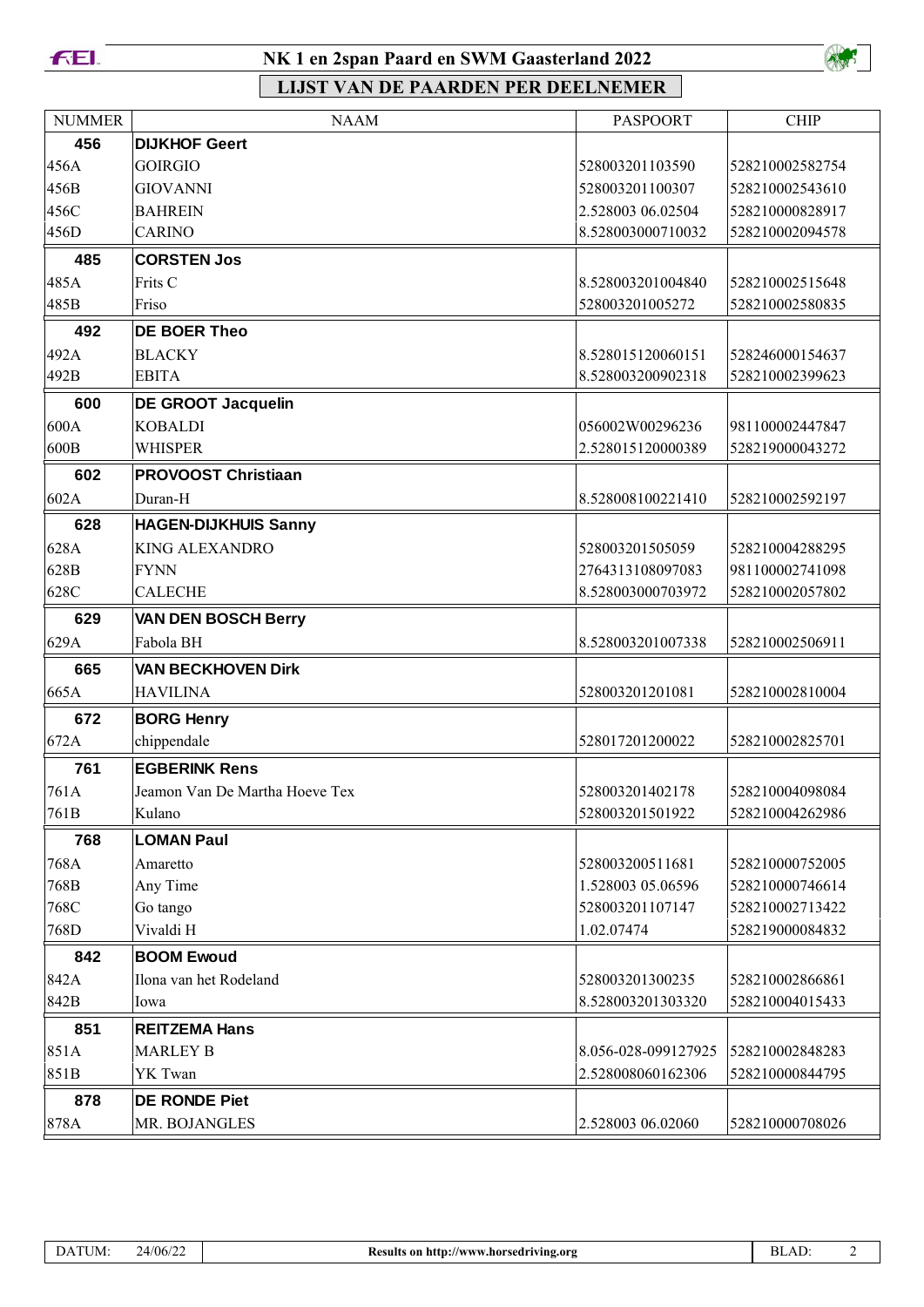**FEL** 

# NK 1 en 2span Paard en SWM Gaasterland 2022



| 1014<br><b>VAN EIJK Stan</b><br>1014A<br>Doris<br>8.08.07487<br>528210002237673<br>1014B<br>528210002881438<br>Ietske<br>528003201302829<br>1014C<br>528027020003330<br>528246000130882<br>Jones<br>1014D<br>1.528003 04.12465<br>528210000469250<br>Zorac<br><b>PESTMAN Rudolf</b><br>1125<br>1125A<br>Diesel<br>2.IR011468<br>528210000462474<br>1216<br><b>JANSMA Gjalt Jan</b><br>Dandy Jane<br>1216A<br>8.528003000803721<br>528210000988648<br>1234<br><b>VINKE - DEEN Mirjam</b><br>1234A<br>528003200903113<br>528210002338985<br>Evers<br><b>VAN VLIET Sandor</b><br>1249<br>1249A<br>528003201204124<br>528210002837607<br>Hertog<br>Kirwalda<br>1249B<br>528003201501074<br>528210004269307<br>1249C<br>Indian<br>8.HUN M BK0507300 348012345678930<br>1249D<br>Heodoor<br>528003201200498<br>528210002838171<br>1261<br><b>VELDBOOM Jeannette (Gaz)</b><br>1261A<br>2.528003 ir020529<br>528210000826685<br>Risk<br><b>GAZEFIRO LOUREIRO</b><br>1261C<br>8.620001002470909<br>941000013598326<br>1461<br><b>KARELSE Pieter</b><br>1461A<br>8.528003201002610<br>528210002492429<br>Flynn<br>1469<br><b>VAN DER HORST Jaap</b><br>1469A<br>1.528003 04.06657<br>528210000525999<br>Zorro<br>1472<br>V WILLENSWAARD Tjidde kIM<br>1472A<br>Ariane<br>528017201500342<br>528210004252399<br>1581<br><b>ZEINSTRA Frans</b><br>1581A<br><b>CASH</b><br>528003200811996<br>528210002125349<br><b>STREUTKER Harry</b><br>1606<br>1606A<br><b>ISRA VAN DE KATSHAARHOEVE</b><br>528210004806755<br>528210004806755<br>1606B<br>YK TWAN<br>2.528008060162306<br>528210000844795<br>1606C<br>DAMALI VAN DE KATSHAARHOEVE<br>056028099128321<br>528210004492946<br>1606D<br><b>RA'ID JW</b><br>8.056028099127999<br>528210002943342<br>1606E<br>056028099127465<br>528210002391846<br><b>DONNAH JW</b><br>1606F<br><b>DEMPSEY JW</b><br>056-028-099127466<br>528210002388589<br>1606G<br><b>TOPSPEED DAMIAN</b><br>8.056-028-0991280<br>528210002710068<br>1606H<br><b>SANNE</b><br>2.056015Z55715508<br>528219001022975<br>1689<br><b>ZAAYER Annegreet</b><br>1689A<br><b>KERONA VS</b><br>528003201500273<br>528210004172607<br>1689B<br><b>KINGSTON</b><br>8.528003201502722<br>528210004257123<br>1742<br><b>KRAMER Wybe</b><br>1742A<br>Dempsy Justin<br>2.528017 06.00121<br>528210000824496<br>Marshyland's Alex<br>2.528017 06.00857<br>1742B<br>528210000821971<br><b>LOMAN Harrie kIM</b><br>1784<br>1784A<br>8.528018020071001<br>528210000827304<br>Thomas<br>1812<br><b>DOUMA Pieter kIM</b><br>1812A<br>Zwaantjes Janneman<br>528017201001098<br>528210002551613<br>24/06/22<br>BLAD:<br>DATUM:<br>$\mathcal{L}$<br>Results on http://www.horsedriving.org | <b>NUMMER</b> | <b>NAAM</b> | <b>PASPOORT</b> | <b>CHIP</b> |
|--------------------------------------------------------------------------------------------------------------------------------------------------------------------------------------------------------------------------------------------------------------------------------------------------------------------------------------------------------------------------------------------------------------------------------------------------------------------------------------------------------------------------------------------------------------------------------------------------------------------------------------------------------------------------------------------------------------------------------------------------------------------------------------------------------------------------------------------------------------------------------------------------------------------------------------------------------------------------------------------------------------------------------------------------------------------------------------------------------------------------------------------------------------------------------------------------------------------------------------------------------------------------------------------------------------------------------------------------------------------------------------------------------------------------------------------------------------------------------------------------------------------------------------------------------------------------------------------------------------------------------------------------------------------------------------------------------------------------------------------------------------------------------------------------------------------------------------------------------------------------------------------------------------------------------------------------------------------------------------------------------------------------------------------------------------------------------------------------------------------------------------------------------------------------------------------------------------------------------------------------------------------------------------------------------------------------------------------------------------------------------------------------------------------------------------------------------------------------------------------------------------------------------------------------------------------------------------------------------------------------------------------------------------------------|---------------|-------------|-----------------|-------------|
|                                                                                                                                                                                                                                                                                                                                                                                                                                                                                                                                                                                                                                                                                                                                                                                                                                                                                                                                                                                                                                                                                                                                                                                                                                                                                                                                                                                                                                                                                                                                                                                                                                                                                                                                                                                                                                                                                                                                                                                                                                                                                                                                                                                                                                                                                                                                                                                                                                                                                                                                                                                                                                                                          |               |             |                 |             |
|                                                                                                                                                                                                                                                                                                                                                                                                                                                                                                                                                                                                                                                                                                                                                                                                                                                                                                                                                                                                                                                                                                                                                                                                                                                                                                                                                                                                                                                                                                                                                                                                                                                                                                                                                                                                                                                                                                                                                                                                                                                                                                                                                                                                                                                                                                                                                                                                                                                                                                                                                                                                                                                                          |               |             |                 |             |
|                                                                                                                                                                                                                                                                                                                                                                                                                                                                                                                                                                                                                                                                                                                                                                                                                                                                                                                                                                                                                                                                                                                                                                                                                                                                                                                                                                                                                                                                                                                                                                                                                                                                                                                                                                                                                                                                                                                                                                                                                                                                                                                                                                                                                                                                                                                                                                                                                                                                                                                                                                                                                                                                          |               |             |                 |             |
|                                                                                                                                                                                                                                                                                                                                                                                                                                                                                                                                                                                                                                                                                                                                                                                                                                                                                                                                                                                                                                                                                                                                                                                                                                                                                                                                                                                                                                                                                                                                                                                                                                                                                                                                                                                                                                                                                                                                                                                                                                                                                                                                                                                                                                                                                                                                                                                                                                                                                                                                                                                                                                                                          |               |             |                 |             |
|                                                                                                                                                                                                                                                                                                                                                                                                                                                                                                                                                                                                                                                                                                                                                                                                                                                                                                                                                                                                                                                                                                                                                                                                                                                                                                                                                                                                                                                                                                                                                                                                                                                                                                                                                                                                                                                                                                                                                                                                                                                                                                                                                                                                                                                                                                                                                                                                                                                                                                                                                                                                                                                                          |               |             |                 |             |
|                                                                                                                                                                                                                                                                                                                                                                                                                                                                                                                                                                                                                                                                                                                                                                                                                                                                                                                                                                                                                                                                                                                                                                                                                                                                                                                                                                                                                                                                                                                                                                                                                                                                                                                                                                                                                                                                                                                                                                                                                                                                                                                                                                                                                                                                                                                                                                                                                                                                                                                                                                                                                                                                          |               |             |                 |             |
|                                                                                                                                                                                                                                                                                                                                                                                                                                                                                                                                                                                                                                                                                                                                                                                                                                                                                                                                                                                                                                                                                                                                                                                                                                                                                                                                                                                                                                                                                                                                                                                                                                                                                                                                                                                                                                                                                                                                                                                                                                                                                                                                                                                                                                                                                                                                                                                                                                                                                                                                                                                                                                                                          |               |             |                 |             |
|                                                                                                                                                                                                                                                                                                                                                                                                                                                                                                                                                                                                                                                                                                                                                                                                                                                                                                                                                                                                                                                                                                                                                                                                                                                                                                                                                                                                                                                                                                                                                                                                                                                                                                                                                                                                                                                                                                                                                                                                                                                                                                                                                                                                                                                                                                                                                                                                                                                                                                                                                                                                                                                                          |               |             |                 |             |
|                                                                                                                                                                                                                                                                                                                                                                                                                                                                                                                                                                                                                                                                                                                                                                                                                                                                                                                                                                                                                                                                                                                                                                                                                                                                                                                                                                                                                                                                                                                                                                                                                                                                                                                                                                                                                                                                                                                                                                                                                                                                                                                                                                                                                                                                                                                                                                                                                                                                                                                                                                                                                                                                          |               |             |                 |             |
|                                                                                                                                                                                                                                                                                                                                                                                                                                                                                                                                                                                                                                                                                                                                                                                                                                                                                                                                                                                                                                                                                                                                                                                                                                                                                                                                                                                                                                                                                                                                                                                                                                                                                                                                                                                                                                                                                                                                                                                                                                                                                                                                                                                                                                                                                                                                                                                                                                                                                                                                                                                                                                                                          |               |             |                 |             |
|                                                                                                                                                                                                                                                                                                                                                                                                                                                                                                                                                                                                                                                                                                                                                                                                                                                                                                                                                                                                                                                                                                                                                                                                                                                                                                                                                                                                                                                                                                                                                                                                                                                                                                                                                                                                                                                                                                                                                                                                                                                                                                                                                                                                                                                                                                                                                                                                                                                                                                                                                                                                                                                                          |               |             |                 |             |
|                                                                                                                                                                                                                                                                                                                                                                                                                                                                                                                                                                                                                                                                                                                                                                                                                                                                                                                                                                                                                                                                                                                                                                                                                                                                                                                                                                                                                                                                                                                                                                                                                                                                                                                                                                                                                                                                                                                                                                                                                                                                                                                                                                                                                                                                                                                                                                                                                                                                                                                                                                                                                                                                          |               |             |                 |             |
|                                                                                                                                                                                                                                                                                                                                                                                                                                                                                                                                                                                                                                                                                                                                                                                                                                                                                                                                                                                                                                                                                                                                                                                                                                                                                                                                                                                                                                                                                                                                                                                                                                                                                                                                                                                                                                                                                                                                                                                                                                                                                                                                                                                                                                                                                                                                                                                                                                                                                                                                                                                                                                                                          |               |             |                 |             |
|                                                                                                                                                                                                                                                                                                                                                                                                                                                                                                                                                                                                                                                                                                                                                                                                                                                                                                                                                                                                                                                                                                                                                                                                                                                                                                                                                                                                                                                                                                                                                                                                                                                                                                                                                                                                                                                                                                                                                                                                                                                                                                                                                                                                                                                                                                                                                                                                                                                                                                                                                                                                                                                                          |               |             |                 |             |
|                                                                                                                                                                                                                                                                                                                                                                                                                                                                                                                                                                                                                                                                                                                                                                                                                                                                                                                                                                                                                                                                                                                                                                                                                                                                                                                                                                                                                                                                                                                                                                                                                                                                                                                                                                                                                                                                                                                                                                                                                                                                                                                                                                                                                                                                                                                                                                                                                                                                                                                                                                                                                                                                          |               |             |                 |             |
|                                                                                                                                                                                                                                                                                                                                                                                                                                                                                                                                                                                                                                                                                                                                                                                                                                                                                                                                                                                                                                                                                                                                                                                                                                                                                                                                                                                                                                                                                                                                                                                                                                                                                                                                                                                                                                                                                                                                                                                                                                                                                                                                                                                                                                                                                                                                                                                                                                                                                                                                                                                                                                                                          |               |             |                 |             |
|                                                                                                                                                                                                                                                                                                                                                                                                                                                                                                                                                                                                                                                                                                                                                                                                                                                                                                                                                                                                                                                                                                                                                                                                                                                                                                                                                                                                                                                                                                                                                                                                                                                                                                                                                                                                                                                                                                                                                                                                                                                                                                                                                                                                                                                                                                                                                                                                                                                                                                                                                                                                                                                                          |               |             |                 |             |
|                                                                                                                                                                                                                                                                                                                                                                                                                                                                                                                                                                                                                                                                                                                                                                                                                                                                                                                                                                                                                                                                                                                                                                                                                                                                                                                                                                                                                                                                                                                                                                                                                                                                                                                                                                                                                                                                                                                                                                                                                                                                                                                                                                                                                                                                                                                                                                                                                                                                                                                                                                                                                                                                          |               |             |                 |             |
|                                                                                                                                                                                                                                                                                                                                                                                                                                                                                                                                                                                                                                                                                                                                                                                                                                                                                                                                                                                                                                                                                                                                                                                                                                                                                                                                                                                                                                                                                                                                                                                                                                                                                                                                                                                                                                                                                                                                                                                                                                                                                                                                                                                                                                                                                                                                                                                                                                                                                                                                                                                                                                                                          |               |             |                 |             |
|                                                                                                                                                                                                                                                                                                                                                                                                                                                                                                                                                                                                                                                                                                                                                                                                                                                                                                                                                                                                                                                                                                                                                                                                                                                                                                                                                                                                                                                                                                                                                                                                                                                                                                                                                                                                                                                                                                                                                                                                                                                                                                                                                                                                                                                                                                                                                                                                                                                                                                                                                                                                                                                                          |               |             |                 |             |
|                                                                                                                                                                                                                                                                                                                                                                                                                                                                                                                                                                                                                                                                                                                                                                                                                                                                                                                                                                                                                                                                                                                                                                                                                                                                                                                                                                                                                                                                                                                                                                                                                                                                                                                                                                                                                                                                                                                                                                                                                                                                                                                                                                                                                                                                                                                                                                                                                                                                                                                                                                                                                                                                          |               |             |                 |             |
|                                                                                                                                                                                                                                                                                                                                                                                                                                                                                                                                                                                                                                                                                                                                                                                                                                                                                                                                                                                                                                                                                                                                                                                                                                                                                                                                                                                                                                                                                                                                                                                                                                                                                                                                                                                                                                                                                                                                                                                                                                                                                                                                                                                                                                                                                                                                                                                                                                                                                                                                                                                                                                                                          |               |             |                 |             |
|                                                                                                                                                                                                                                                                                                                                                                                                                                                                                                                                                                                                                                                                                                                                                                                                                                                                                                                                                                                                                                                                                                                                                                                                                                                                                                                                                                                                                                                                                                                                                                                                                                                                                                                                                                                                                                                                                                                                                                                                                                                                                                                                                                                                                                                                                                                                                                                                                                                                                                                                                                                                                                                                          |               |             |                 |             |
|                                                                                                                                                                                                                                                                                                                                                                                                                                                                                                                                                                                                                                                                                                                                                                                                                                                                                                                                                                                                                                                                                                                                                                                                                                                                                                                                                                                                                                                                                                                                                                                                                                                                                                                                                                                                                                                                                                                                                                                                                                                                                                                                                                                                                                                                                                                                                                                                                                                                                                                                                                                                                                                                          |               |             |                 |             |
|                                                                                                                                                                                                                                                                                                                                                                                                                                                                                                                                                                                                                                                                                                                                                                                                                                                                                                                                                                                                                                                                                                                                                                                                                                                                                                                                                                                                                                                                                                                                                                                                                                                                                                                                                                                                                                                                                                                                                                                                                                                                                                                                                                                                                                                                                                                                                                                                                                                                                                                                                                                                                                                                          |               |             |                 |             |
|                                                                                                                                                                                                                                                                                                                                                                                                                                                                                                                                                                                                                                                                                                                                                                                                                                                                                                                                                                                                                                                                                                                                                                                                                                                                                                                                                                                                                                                                                                                                                                                                                                                                                                                                                                                                                                                                                                                                                                                                                                                                                                                                                                                                                                                                                                                                                                                                                                                                                                                                                                                                                                                                          |               |             |                 |             |
|                                                                                                                                                                                                                                                                                                                                                                                                                                                                                                                                                                                                                                                                                                                                                                                                                                                                                                                                                                                                                                                                                                                                                                                                                                                                                                                                                                                                                                                                                                                                                                                                                                                                                                                                                                                                                                                                                                                                                                                                                                                                                                                                                                                                                                                                                                                                                                                                                                                                                                                                                                                                                                                                          |               |             |                 |             |
|                                                                                                                                                                                                                                                                                                                                                                                                                                                                                                                                                                                                                                                                                                                                                                                                                                                                                                                                                                                                                                                                                                                                                                                                                                                                                                                                                                                                                                                                                                                                                                                                                                                                                                                                                                                                                                                                                                                                                                                                                                                                                                                                                                                                                                                                                                                                                                                                                                                                                                                                                                                                                                                                          |               |             |                 |             |
|                                                                                                                                                                                                                                                                                                                                                                                                                                                                                                                                                                                                                                                                                                                                                                                                                                                                                                                                                                                                                                                                                                                                                                                                                                                                                                                                                                                                                                                                                                                                                                                                                                                                                                                                                                                                                                                                                                                                                                                                                                                                                                                                                                                                                                                                                                                                                                                                                                                                                                                                                                                                                                                                          |               |             |                 |             |
|                                                                                                                                                                                                                                                                                                                                                                                                                                                                                                                                                                                                                                                                                                                                                                                                                                                                                                                                                                                                                                                                                                                                                                                                                                                                                                                                                                                                                                                                                                                                                                                                                                                                                                                                                                                                                                                                                                                                                                                                                                                                                                                                                                                                                                                                                                                                                                                                                                                                                                                                                                                                                                                                          |               |             |                 |             |
|                                                                                                                                                                                                                                                                                                                                                                                                                                                                                                                                                                                                                                                                                                                                                                                                                                                                                                                                                                                                                                                                                                                                                                                                                                                                                                                                                                                                                                                                                                                                                                                                                                                                                                                                                                                                                                                                                                                                                                                                                                                                                                                                                                                                                                                                                                                                                                                                                                                                                                                                                                                                                                                                          |               |             |                 |             |
|                                                                                                                                                                                                                                                                                                                                                                                                                                                                                                                                                                                                                                                                                                                                                                                                                                                                                                                                                                                                                                                                                                                                                                                                                                                                                                                                                                                                                                                                                                                                                                                                                                                                                                                                                                                                                                                                                                                                                                                                                                                                                                                                                                                                                                                                                                                                                                                                                                                                                                                                                                                                                                                                          |               |             |                 |             |
|                                                                                                                                                                                                                                                                                                                                                                                                                                                                                                                                                                                                                                                                                                                                                                                                                                                                                                                                                                                                                                                                                                                                                                                                                                                                                                                                                                                                                                                                                                                                                                                                                                                                                                                                                                                                                                                                                                                                                                                                                                                                                                                                                                                                                                                                                                                                                                                                                                                                                                                                                                                                                                                                          |               |             |                 |             |
|                                                                                                                                                                                                                                                                                                                                                                                                                                                                                                                                                                                                                                                                                                                                                                                                                                                                                                                                                                                                                                                                                                                                                                                                                                                                                                                                                                                                                                                                                                                                                                                                                                                                                                                                                                                                                                                                                                                                                                                                                                                                                                                                                                                                                                                                                                                                                                                                                                                                                                                                                                                                                                                                          |               |             |                 |             |
|                                                                                                                                                                                                                                                                                                                                                                                                                                                                                                                                                                                                                                                                                                                                                                                                                                                                                                                                                                                                                                                                                                                                                                                                                                                                                                                                                                                                                                                                                                                                                                                                                                                                                                                                                                                                                                                                                                                                                                                                                                                                                                                                                                                                                                                                                                                                                                                                                                                                                                                                                                                                                                                                          |               |             |                 |             |
|                                                                                                                                                                                                                                                                                                                                                                                                                                                                                                                                                                                                                                                                                                                                                                                                                                                                                                                                                                                                                                                                                                                                                                                                                                                                                                                                                                                                                                                                                                                                                                                                                                                                                                                                                                                                                                                                                                                                                                                                                                                                                                                                                                                                                                                                                                                                                                                                                                                                                                                                                                                                                                                                          |               |             |                 |             |
|                                                                                                                                                                                                                                                                                                                                                                                                                                                                                                                                                                                                                                                                                                                                                                                                                                                                                                                                                                                                                                                                                                                                                                                                                                                                                                                                                                                                                                                                                                                                                                                                                                                                                                                                                                                                                                                                                                                                                                                                                                                                                                                                                                                                                                                                                                                                                                                                                                                                                                                                                                                                                                                                          |               |             |                 |             |
|                                                                                                                                                                                                                                                                                                                                                                                                                                                                                                                                                                                                                                                                                                                                                                                                                                                                                                                                                                                                                                                                                                                                                                                                                                                                                                                                                                                                                                                                                                                                                                                                                                                                                                                                                                                                                                                                                                                                                                                                                                                                                                                                                                                                                                                                                                                                                                                                                                                                                                                                                                                                                                                                          |               |             |                 |             |
|                                                                                                                                                                                                                                                                                                                                                                                                                                                                                                                                                                                                                                                                                                                                                                                                                                                                                                                                                                                                                                                                                                                                                                                                                                                                                                                                                                                                                                                                                                                                                                                                                                                                                                                                                                                                                                                                                                                                                                                                                                                                                                                                                                                                                                                                                                                                                                                                                                                                                                                                                                                                                                                                          |               |             |                 |             |
|                                                                                                                                                                                                                                                                                                                                                                                                                                                                                                                                                                                                                                                                                                                                                                                                                                                                                                                                                                                                                                                                                                                                                                                                                                                                                                                                                                                                                                                                                                                                                                                                                                                                                                                                                                                                                                                                                                                                                                                                                                                                                                                                                                                                                                                                                                                                                                                                                                                                                                                                                                                                                                                                          |               |             |                 |             |
|                                                                                                                                                                                                                                                                                                                                                                                                                                                                                                                                                                                                                                                                                                                                                                                                                                                                                                                                                                                                                                                                                                                                                                                                                                                                                                                                                                                                                                                                                                                                                                                                                                                                                                                                                                                                                                                                                                                                                                                                                                                                                                                                                                                                                                                                                                                                                                                                                                                                                                                                                                                                                                                                          |               |             |                 |             |
|                                                                                                                                                                                                                                                                                                                                                                                                                                                                                                                                                                                                                                                                                                                                                                                                                                                                                                                                                                                                                                                                                                                                                                                                                                                                                                                                                                                                                                                                                                                                                                                                                                                                                                                                                                                                                                                                                                                                                                                                                                                                                                                                                                                                                                                                                                                                                                                                                                                                                                                                                                                                                                                                          |               |             |                 |             |
|                                                                                                                                                                                                                                                                                                                                                                                                                                                                                                                                                                                                                                                                                                                                                                                                                                                                                                                                                                                                                                                                                                                                                                                                                                                                                                                                                                                                                                                                                                                                                                                                                                                                                                                                                                                                                                                                                                                                                                                                                                                                                                                                                                                                                                                                                                                                                                                                                                                                                                                                                                                                                                                                          |               |             |                 |             |
|                                                                                                                                                                                                                                                                                                                                                                                                                                                                                                                                                                                                                                                                                                                                                                                                                                                                                                                                                                                                                                                                                                                                                                                                                                                                                                                                                                                                                                                                                                                                                                                                                                                                                                                                                                                                                                                                                                                                                                                                                                                                                                                                                                                                                                                                                                                                                                                                                                                                                                                                                                                                                                                                          |               |             |                 |             |
|                                                                                                                                                                                                                                                                                                                                                                                                                                                                                                                                                                                                                                                                                                                                                                                                                                                                                                                                                                                                                                                                                                                                                                                                                                                                                                                                                                                                                                                                                                                                                                                                                                                                                                                                                                                                                                                                                                                                                                                                                                                                                                                                                                                                                                                                                                                                                                                                                                                                                                                                                                                                                                                                          |               |             |                 |             |
|                                                                                                                                                                                                                                                                                                                                                                                                                                                                                                                                                                                                                                                                                                                                                                                                                                                                                                                                                                                                                                                                                                                                                                                                                                                                                                                                                                                                                                                                                                                                                                                                                                                                                                                                                                                                                                                                                                                                                                                                                                                                                                                                                                                                                                                                                                                                                                                                                                                                                                                                                                                                                                                                          |               |             |                 |             |
|                                                                                                                                                                                                                                                                                                                                                                                                                                                                                                                                                                                                                                                                                                                                                                                                                                                                                                                                                                                                                                                                                                                                                                                                                                                                                                                                                                                                                                                                                                                                                                                                                                                                                                                                                                                                                                                                                                                                                                                                                                                                                                                                                                                                                                                                                                                                                                                                                                                                                                                                                                                                                                                                          |               |             |                 |             |
|                                                                                                                                                                                                                                                                                                                                                                                                                                                                                                                                                                                                                                                                                                                                                                                                                                                                                                                                                                                                                                                                                                                                                                                                                                                                                                                                                                                                                                                                                                                                                                                                                                                                                                                                                                                                                                                                                                                                                                                                                                                                                                                                                                                                                                                                                                                                                                                                                                                                                                                                                                                                                                                                          |               |             |                 |             |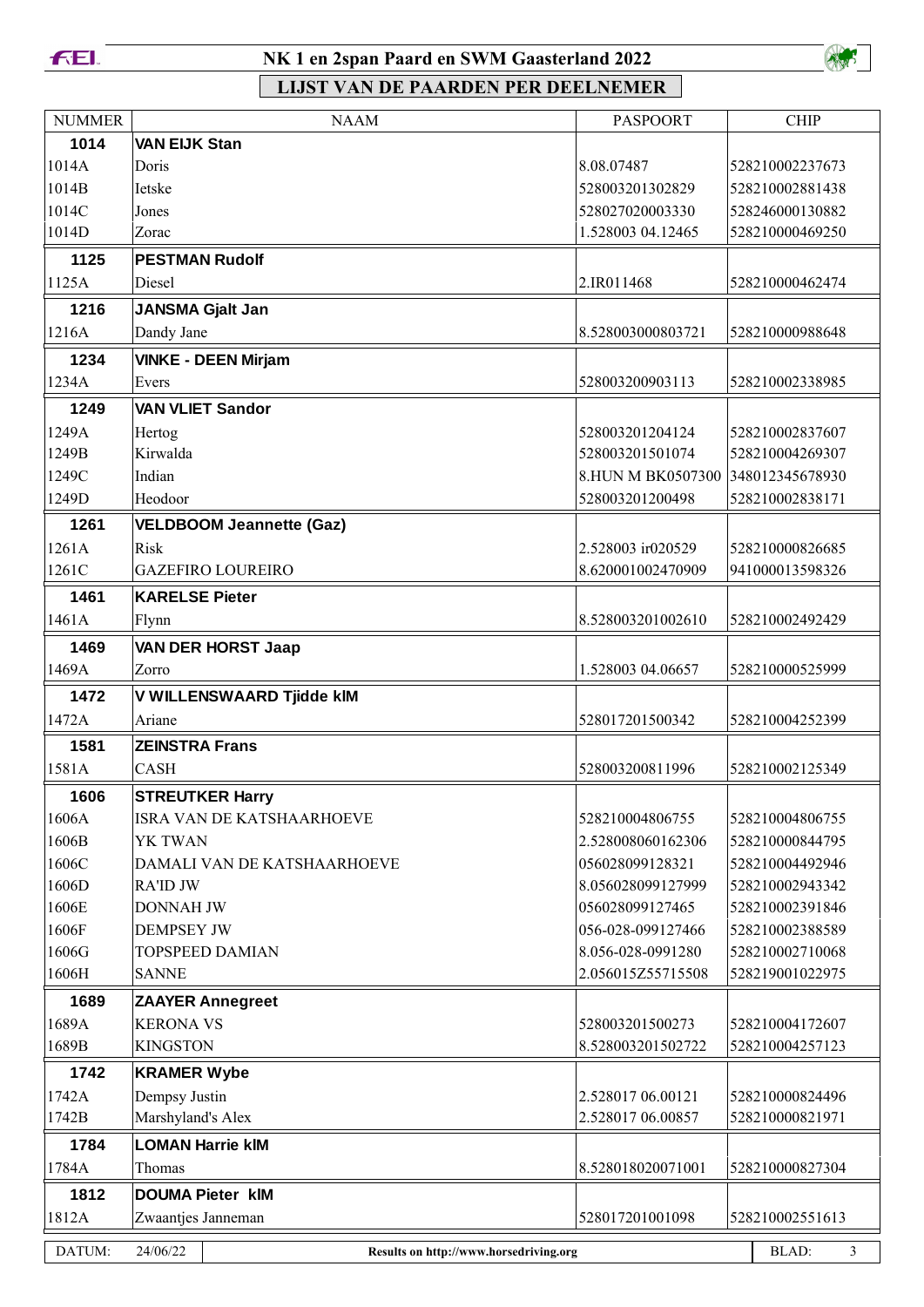

### NK 1 en 2span Paard en SWM Gaasterland 2022



| <b>NUMMER</b> | <b>NAAM</b>                     | <b>PASPOORT</b>   | <b>CHIP</b>     |
|---------------|---------------------------------|-------------------|-----------------|
| 1820          | <b>LOMMERS Rob</b>              |                   |                 |
| 1820A         | El Fiero                        | 8.056002W00230339 | 981100000255857 |
| 1820B         | Fillip spudalshoej              | 8.208333200501387 | 578077000206665 |
| 1820C         | Extion                          | 528003000030994   | 528246001030084 |
| 1823          | <b>VAN DEN BRINK - Caroline</b> |                   |                 |
| 1823A         | Kylian                          | 528018020121044   | 528210002530356 |
| 1901          | <b>EVERS Erik</b>               |                   |                 |
| 1901A         | Datzo                           | 8.528003000807396 | 528210002127115 |
| 1901B         | Impuls                          | 8.528003201303213 | 528210002988174 |
| 1901C         | Jari                            | 528003201404813   | 528210004130731 |
| 1907          | <b>HOUTERMAN Eline</b>          |                   |                 |
| 1907A         | Fino uno Toltien                | 528003201010104   | 528210002536438 |
| 1927          | <b>VAN DER SNOEK Elke</b>       |                   |                 |
| 1927A         | <b>Buddy</b>                    | 8.528003000804609 | 528210002212562 |
| 1981          | <b>VAN MARWIJK Aad</b>          |                   |                 |
| 1981A         | Dokito                          | 528003000806922   | 528210002212877 |
| 1987          | <b>ZEEGERS Peter</b>            |                   |                 |
| 1987A         | Canita                          | 528003000706743   | 528210000986691 |
| 2068          | <b>SCHUILING Anniek</b>         |                   |                 |
| 2068A         | Zowie                           | 528018020152117   | 528210004290781 |
| 2121          | <b>CHARDON Jelmer</b>           |                   |                 |
| 2121A         | Stal Chardon's Milo             | 528003201702421   | 528210004653289 |
| 2170          | <b>OOSTERVELD Ramon kIM</b>     |                   |                 |
| 2170A         | Alex                            | 528017201200163   | 528210002713731 |
| 2170B         | Oltewolde's Armando             | 8.528017201000649 | 528210002536750 |
| 2170C         | Woldberg's Componist            | 8.528017201200553 | 528210002846312 |
| 3116          | <b>RUSTICUS Sandra</b>          |                   |                 |
| 3116A         | Kylano                          | 528003201503847   | 528210004316114 |
| 3125          | <b>TUITJER Xander</b>           |                   |                 |
| 3125A         | Luna                            | 528003201609277   | 528210004510882 |
| 3284          | <b>CREMERS Anneke</b>           |                   |                 |
| 3284A         | Amigo                           | 528013020170009   | 528210004633029 |
| 3284B         | Buddiman van de Wittehoeve      | 8.528013020080479 | 528210002223372 |
| 3284C         | Kayan                           | 528027150083598   | 528210004316561 |
| 3296          | <b>DOUMA Tetske</b>             |                   |                 |
| 3296A         | <b>RUJA'S ROEL</b>              | 528017000800815   | 528210002167294 |
| 3296B         | <b>DUFFELT'S MESSI</b>          | 528017201600488   | 528210004519445 |
| 3296C         | <b>WEIDEHOEK'S ESLI</b>         | 8.528019010002686 | 528210002374572 |
| 3387          | <b>OKKEMA Anne</b>              |                   |                 |
| 3387A         | Topspeed Kazan                  | 056028099127906   | 528210002581790 |
| 3387B         | Topspeed Leon                   | 056028099128025   | 528210002874102 |
| 3387C         | Mikai                           | 056-028-099127817 |                 |
| 3387D         | Fedor                           | 056-028-099127821 |                 |